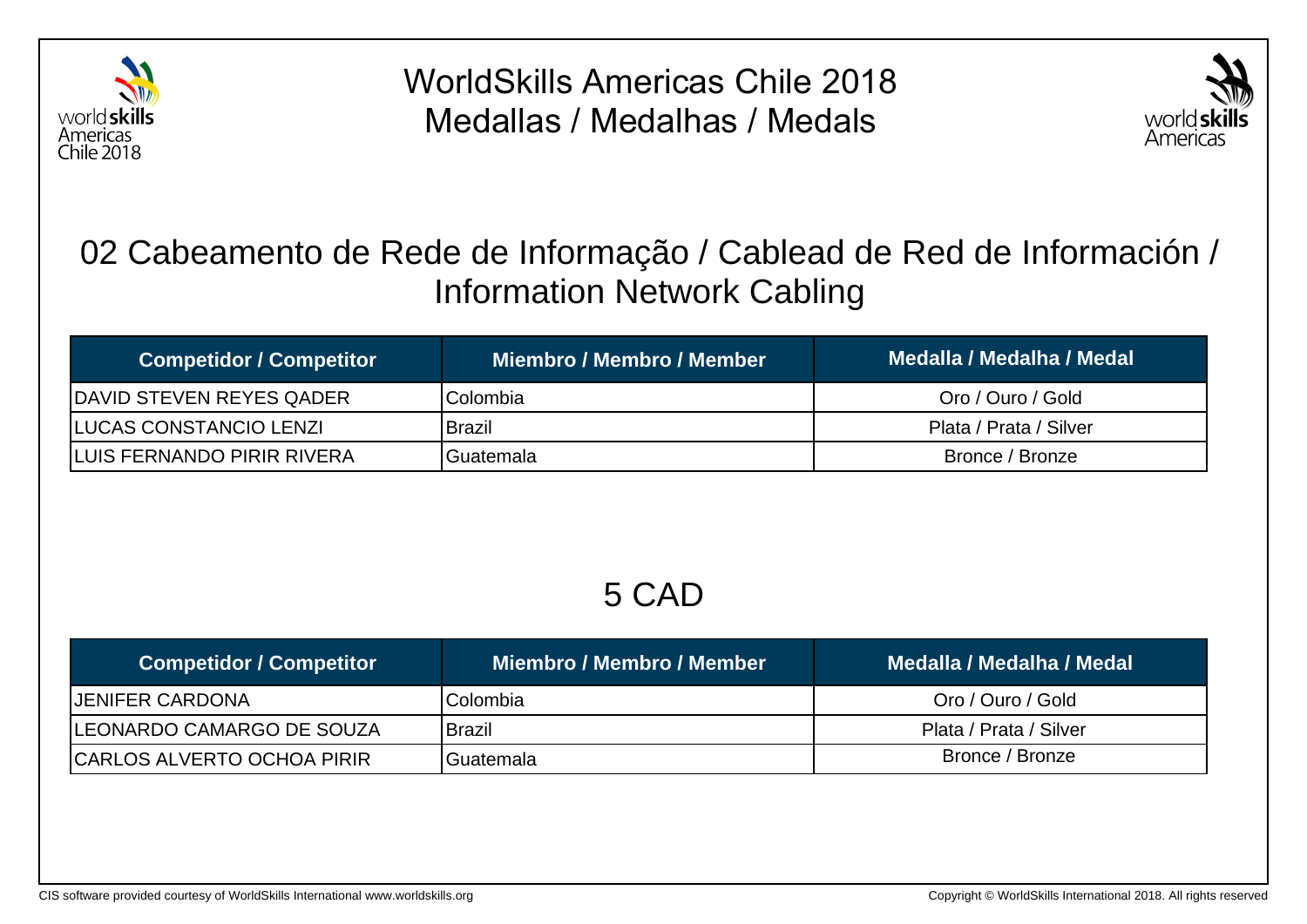



## 23 Robótica Móbil / Robótica Móvel / Mobile Robotics

| <b>Competidor / Competitor</b>                                      | Miembro / Membro / Member | Medalla / Medalha / Medal |
|---------------------------------------------------------------------|---------------------------|---------------------------|
| CRISTIANO DE CASTRO NUNES /<br>IEMERSON LUIS LEMES MORAES           | <b>Brazil</b>             | Oro / Ouro / Gold         |
| IEMIRO JOSÉ BELTRÁN DÍAZ / CRISTIAN Colombia<br>ISTIVEN CALLE PEREZ |                           | Plata / Prata / Silver    |

## 37 Jardinería y Paisagismo / Jardinagem e Paisagismo / Landscape Gardening

| <b>Competidor / Competitor</b>                                                    | <b>Miembro / Membro / Member</b> | Medalla / Medalha / Medal |
|-----------------------------------------------------------------------------------|----------------------------------|---------------------------|
| LUIS CARLOS FIGUEROA / NELSON<br><b>ALEJANDRO ROJAS</b>                           | Colombia                         | Oro / Ouro / Gold         |
| <b>FABRICIO RODRIGUES DE ALMEIDA /</b><br><b>IELVISLEY AUGUSTO PAIVA DE SOUZA</b> | <b>Brazil</b>                    | Oro / Ouro / Gold         |
| OLGA GONZÁLEZ / MIGUEL CASANOVA<br><b>IBASTOS</b>                                 | <b>Chile</b>                     | Plata / Prata / Silver    |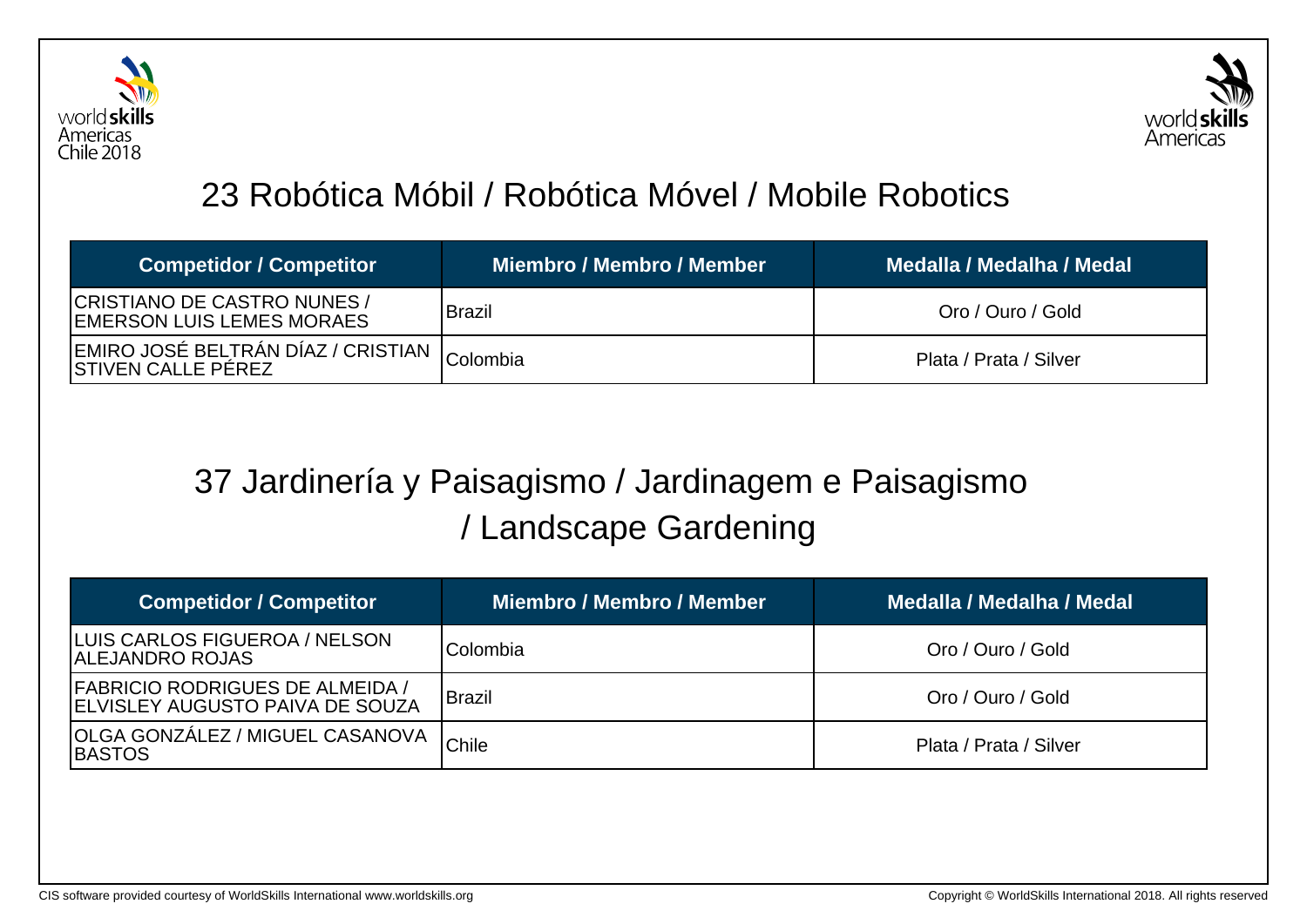



# 38 Refrigeración y Aire Condicionado / Refrigeração e Ar Condicionado / Refrigeration and Air Conditioning

| <b>Competidor / Competitor</b>                | <b>Miembro / Membro / Member</b> | Medalla / Medalha / Medal |
|-----------------------------------------------|----------------------------------|---------------------------|
| <b>ORLEY ALEJANDRO GÓMEZ</b>                  | Colombia                         | Oro / Ouro / Gold         |
| IITALO SILVA CRUZ                             | <b>Brazil</b>                    | Plata / Prata / Silver    |
| LALEXANDER RAFAEL GRULLÓN<br><b>BONIFACIO</b> | Dominican Republic               | Bronce / Bronze           |

### 97 Sistemas de Micro-irrigação / Sistemas de Microriego / Micro-Irrigation Systems

| <b>Competidor / Competitor</b>                                                   | Miembro / Membro / Member | Medalla / Medalha / Medal |
|----------------------------------------------------------------------------------|---------------------------|---------------------------|
| <b>ILUCERITO PATRICIA GALARCE PEREZ /</b><br><b>IPABLO SALATIEL FRES MORALES</b> | Chile                     | Oro / Ouro / Gold         |
| CARLOS ANDRÉS RODRÍGUEZ /<br>IJHANDY LEANDRO VARGAS                              | Colombia                  | Plata / Prata / Silver    |